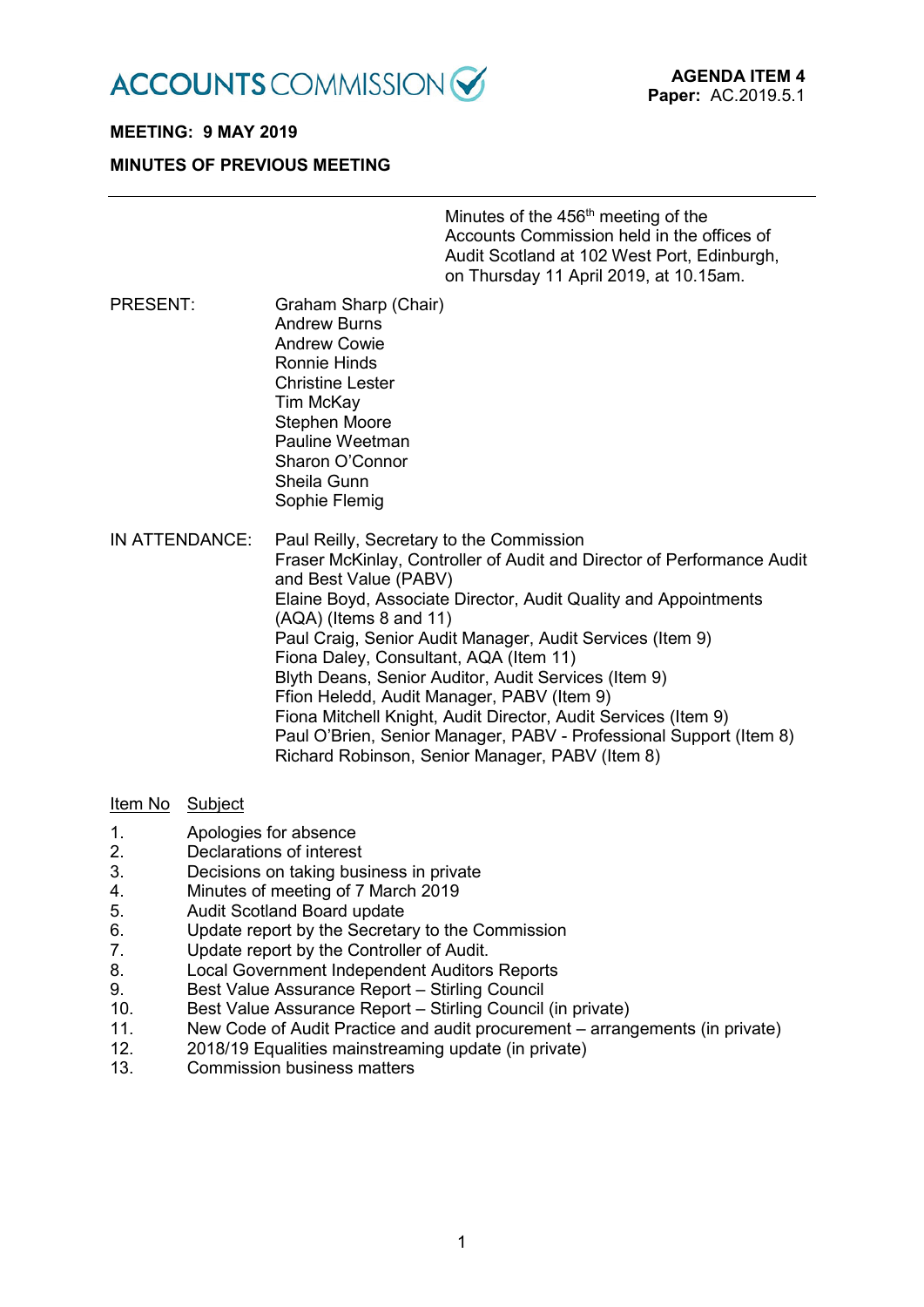## 1. Apologies for absence

It was noted that Geraldine Wooley had submitted her apologies for absence.

### 2. Declarations of interest

No declarations of interest were made:

### 3. Decisions on taking business in private

It was agreed that items 10 to 12 be considered in private because:

- Item 10 requires the Commission to consider actions in relation to a report by the Controller of Audit. The Commission is then obliged by statute to inform the council in question of its decision, which the Commission does before making the decision public.
- Item 11 requires the Commission to consider confidential policy, business and commercial matters.
- Item 12 proposes a draft report which the Commission is to consider in private before publishing.

No business was notified by members for item 13 and thus the Chair advised that the item would not require discussion.

### 4. Minutes of meeting of 7 March 2019

The minutes of the meeting of 7 March 2019 were approved as a correct record.

Arising therefrom, in relation to item 10 (second bullet point), advice from the Secretary was noted that following discussion between him, the Chair and the Director of Audit Services, Tim McKay would act as sponsor for the scheduled housing benefit performance audit work.

## 5. Audit Scotland Board Update

The Commission considered a paper providing an update on the recent activity of the Audit Scotland Board.

Arising therefrom, in relation to item 11 of the minutes of the meeting of the Board of 29 January, advice from the Chair was noted that he had asked the Secretary to arrange a briefing for the Commission's committees on the work of Audit Scotland's Professional Support team.

*Action: Secretary*

### 6. Update report by the Secretary to the Commission

The Commission considered a report by the Secretary providing an update on significant recent activity relating to local government and issues of relevance or interest across the wider public sector.

Following discussion, the Commission noted the report.

#### 7. Update report by Controller of Audit

The Commission noted a verbal update from the Controller of Audit on his recent activity.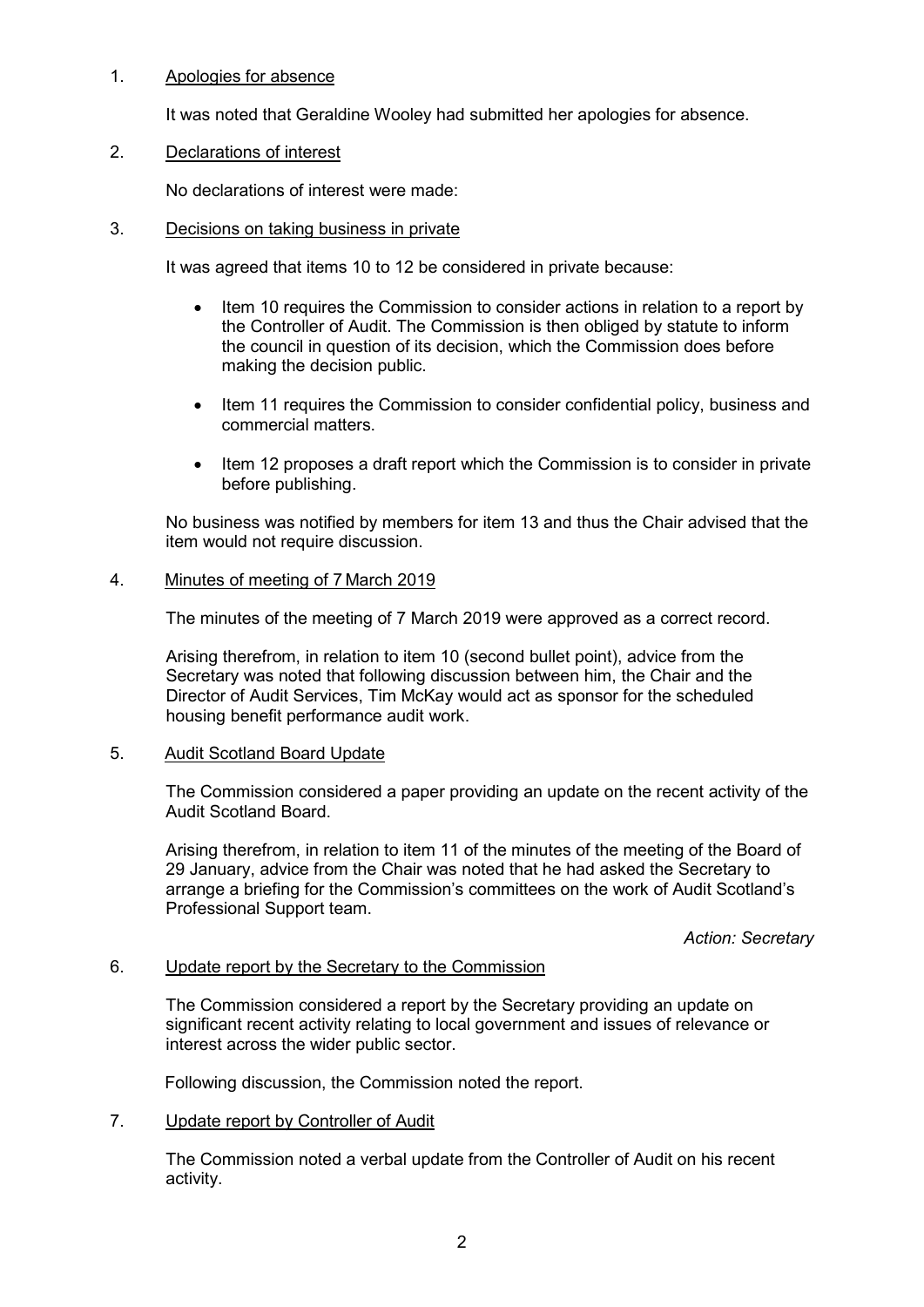# 8. Local Government Independent Auditor's Report

The Commission considered a report by the Associate Director, AQA proposing a revised form of Independent Auditor's Reports in respect of local government bodies to apply from the 2018/19 financial year.

Following discussion, the Commission agreed:

- To approve the model form of Independent Auditor's Report that will apply with effect from the financial year 2018/19.
- To note that the model form of report would be provided to auditors in a technical guidance note.

*Action: Associate Director, AQA*

## 9. Best Value Assurance Report – Stirling Council:

The Commission considered a report by the Secretary to the Commission presenting the Controller of Audit's Best Value Assurance Report for Stirling Council.

Following questions to the Controller of Audit, the Commission agreed to consider in private how to proceed.

### 10. Best Value Assurance Report – Stirling Council (in private)

The Commission discussed how to proceed in relation to the Controller of Audit's Best Value Assurance Report for Stirling Council.

Following discussion, the Commission agreed to make findings, to be published on 25 April 2019.

*Action: Secretary*

## 11. New Code of Audit Practice and Audit Procurement Arrangements (in private)

The Commission considered a report by the Secretary setting out arrangements considered by the Board of Audit Scotland for a new Code of Audit Practice and procurement of auditors from 2021 and seeking the Commission's view on relevant matters.

In discussion, the Commission agreed:

- To note the decision of Audit Scotland Board to approve the broad terms of arrangements for the development of a new Code of Audit Practice and for identifying a set of appointable auditors and noting that the Chair of the Commission reserved his position pending further consultation with members of the Commission.
- That further assurance be sought from Audit Scotland on contingencies in place in relation to various areas of risk in the exercise including:
	- o Capacity of Audit Scotland to deliver timetable
	- o Any communication required between the Commission and a new Auditor General.

*Action: Chief Operating Officer, Audit Scotland*

• That Audit Scotland share a project plan, including contingencies, with the Commission.

*Action: Chief Operating Officer, Audit Scotland*